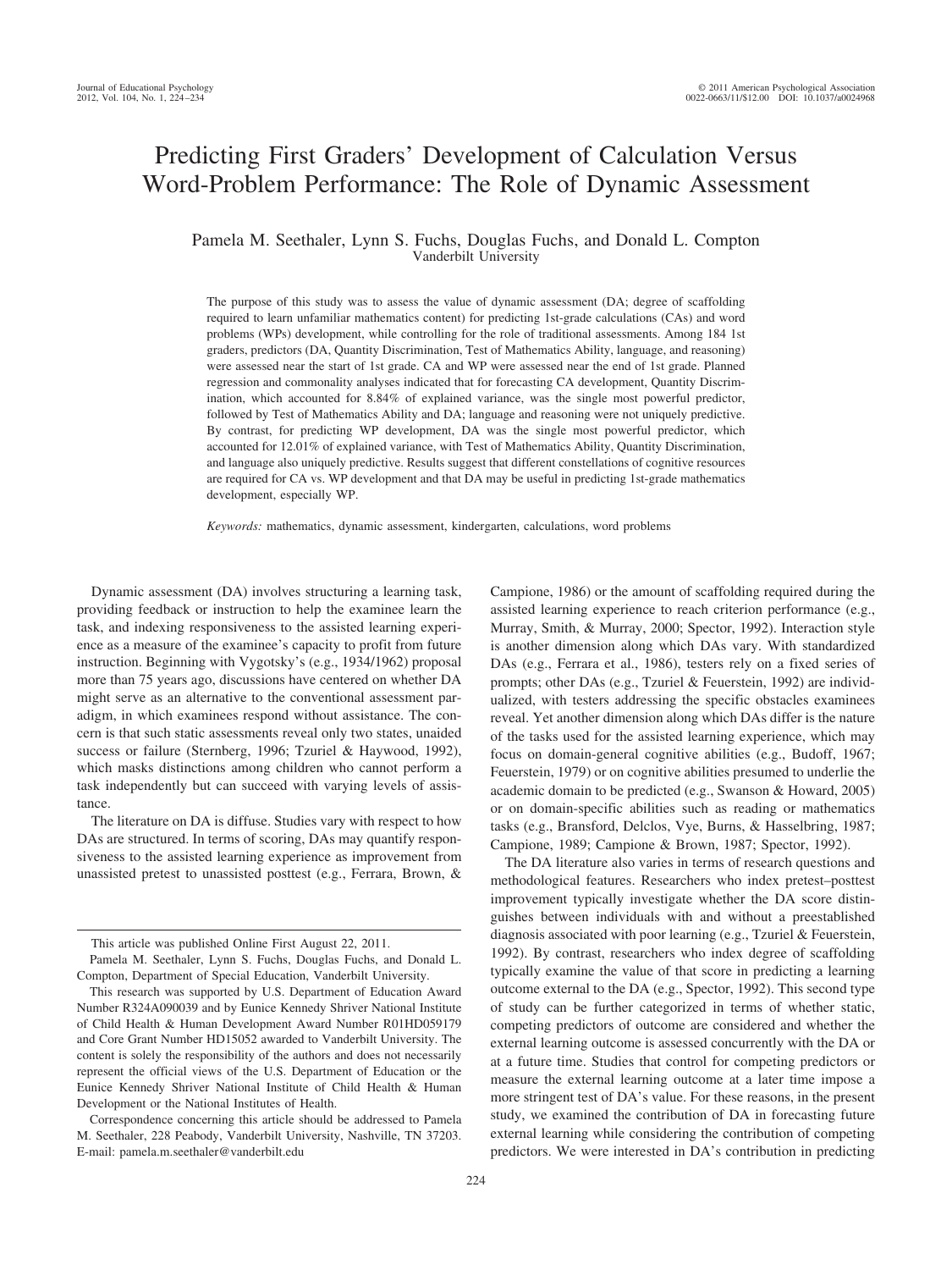two transparently different forms of mathematics development: calculations (CAs) and word problems (WPs).

## **Prior DA Studies Predicting Mathematics Learning External to the DA While Considering Competing Predictors**

To establish the context and rationale for the present investigation, we describe prior studies that have explored DA's contribution in predicting learning external to the DA while controlling for competing predictors. We considered investigations that predicted concurrent or future outcomes as well as DAs of varying structure and design, while limiting our search to studies that focused on mathematics. This netted three relevant investigations. Speece, Cooper, and Kibler (l990) measured first-grade students on a DA task associated with overall cognitive ability: solving matrices. Using a standardized style of interaction, they indexed the number of prompts students required during the assisted learning experience. This score accounted for unique variance, beyond verbal IQ, pre-DA matrices performance, and language ability, in explaining individual differences on the Wide-Range Achievement Test-Arithmetic subtest (WRAT; Wilkinson, 1993), with 2% of the variance in WRAT unique to the DA.

Swanson and Howard (2005) extended Speece et al.'s (1990) study by centering their DA on cognitive resources more specifically presumed to underlie reading or math performance: phonological working memory (i.e., rhyming tasks that required recall of acoustically similar words) and semantic working memory (i.e., digit/sentence tasks that required recall of numerical information embedded in short sentences). The interaction style was individualized, with DA testers choosing among four standardized hints to select the least obvious hint that aligned best with the student's errors. Three DA scores were generated: gain score (highest score obtained with assistance); maintenance score (stability of the highest level obtained after assistance was removed); and probe score (number of hints to achieve highest level). DA scores for phonological working memory were combined into a factor score, as was done for DA semantic working memory; both were used to predict concurrent WRAT performance. Among students averaging 10 –12 years of age, static measures of verbal IQ and pre-DA phonological working memory as well as the semantic DA score uniquely accounted for individual differences in WRAT performance; the variance uniquely attributable to the semantic DA factor was 25%.

Therefore, Swanson and Howard (2005) found stronger support for concurrent relations with calculations outcomes for a DA centered on cognitive abilities presumed to underlie mathematics performance than did Speece et al. (1990), whose DA addressed a task associated with more general cognitive ability. However, neither study assessed mathematics development at a future time or used a DA that involved a domain-specific, mathematics task. We identified only one such study. L. S. Fuchs, Fuchs, Compton, et al. (2008) developed a domain-specific DA designed to be novel to the third-grade participants by focusing on early algebraic cognition tasks. In the fall, students were assessed on cognitive resources associated with word-problem performance, initial CA and WP performance, as well as DA. On the basis of random assignment, students received 16 weeks of validated WP instruction or conventional WP instruction. Near the end of the school

year, students were assessed on WP measures proximal and distal to instruction. Structural equation measurement models showed that DA measured a distinct dimension of pretreatment ability. Structural equation modeling showed that the nature of instruction (validated vs. conventional) was sufficient to account for WP development proximal to instruction; yet, language, pretreatment math performance, and DA were uniquely predictive in forecasting WP development more distal to instruction.

In the present study, we extended L. S. Fuchs, Fuchs, Compton et al. (2008) in three ways. First, we examined the role of DA in predicting future mathematics learning using a different domainspecific DA: solving four types of nonstandard expressions. We selected this domain because (a) we could assume it was unfamiliar and sufficiently difficult that most first graders would not be able to solve nonstandard expressions without assistance, but could learn the content with varying amounts of support; (b) we could assume that beginning first graders would have the prerequisite skills to support the assisted learning experience—representations of, Arabic numeral names for, and counting skills associated with small quantities  $(1-10)$ ; (c) we could delineate strategies for solving the nonstandard expressions, which we used to construct clear explanations within a graduated sequence of prompts; and (d) via pilot work, we had established that the DA's four types of nonstandard expressions were increasingly difficult, with later types building on earlier types, such that transfer across the four DA equation types might facilitate higher DA scores.

Beyond focusing on a different DA, a second and more important extension to L. S. Fuchs, Fuchs, Compton, et al. (2008) was that, in the present study, we assessed the utility of DA at the start of first grade, when forecasting learning has proved especially challenging (e.g., Compton et al., 2010; Johnson, Jenkins, Petscher, & Catts, 2009). This is due to difficulty in distinguishing between two types of students who score poorly on static measures: those with poor learning potential who require special intervention versus those whose low score is due to limited prior learning experience but who have good potential to learn in response to generally strong classroom instruction. DA, which indexes how much instructional scaffolding is required to produce learning, may be more useful than static measures for making such distinctions.

The final and most important extension to L. S. Fuchs, Fuchs, Compton, et al. (2008) was that the present study focused on DA's value as a predictor of learning as a function of type of mathematics development: CA versus WP performance. These two forms of mathematics development are transparently different. Whereas CA problems are set up for solution, WPs require students to use linguistic information to construct a problem model: identifying missing information, constructing a number sentence, and setting up a CA problem for solution. Beyond the transparent differences between CA and WP, prior work suggests that the cognitive characteristics underlying development in CA versus WP differ (e.g., L. S. Fuchs, Fuchs, Stuebing, et al., 2008; L. S. Fuchs, Geary, Compton, Fuchs, Hamlett, Seethaler, et al., 2010; Swanson & Beebe-Frankenberger, 2004). For example, processing speed (L. S. Fuchs, Fuchs, Stuebing, et al.) and working memory (Bull & Johnston, 1997) seem to contribute to CA development, whereas WP skill appears to be uniquely predicted by concept formation, nonverbal reasoning, sight-word proficiency, language, and reading (L. S. Fuchs et al., 2006; L. S. Fuchs, Geary, Compton,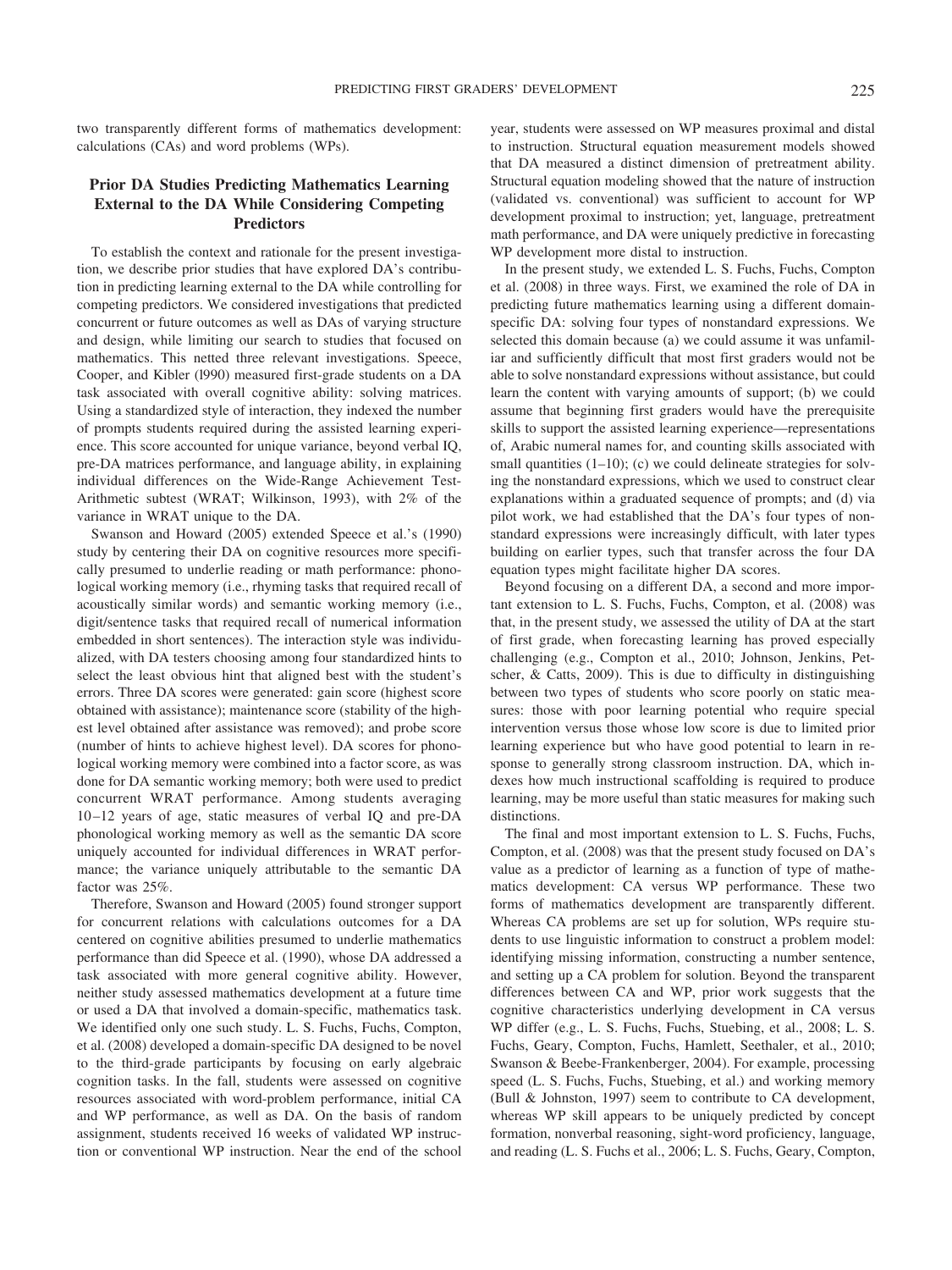Fuchs, Hamlett, Seethaler, et al., 2010; Swanson, 2006). Moreover, skill with WP is significantly linked to CA skill, as L. S. Fuchs et al. (2006) showed with path analysis of arithmetic, arithmetic computation, and arithmetic WP performance of thirdgrade students, making CA skill necessary but not sufficient for solving WPs.

Although these transparent differences create different demands on students, we identified no prior studies that examined DA's value for these (or other) contrasting subdomains of mathematics performance. We hypothesized that DA's predictive value might differ on the basis of these transparent differences and differences in cognitive correlates. On one hand, the present study's DA, which focuses on balancing equations, may reflect conceptual understanding of arithmetic or the equal sign, which may be more central for WP than CA, because WP (but not CA) development seems to be linked with concept formation and reasoning. The present study's DA incorporates increasingly explicit, conceptually based worked examples, which may draw on the same cognitive resources as does solving WP. On the other hand, the DA includes strategies for deriving answers to CA problems, while avoiding any narrative WP context and instruction; in this way, the DA may better reflect capacity for CA than WP development.

## **Competing Predictors**

In considering the value of DA for predicting CA versus WP development, we were interested in controlling variance associated with predictors that represent traditional (static) domain-specific numerical competencies and domain-general cognitive resources.

#### **Domain-Specific Numerical Competencies**

Okamoto (2000, cited in Kalchman, Moss, & Case, 2001) identified the ability to discriminate between quantities as a distinct dimension of kindergarteners' mathematics performance, requiring children not only to distinguish between numerosities but also to move across representational systems. Kindergarteners differ in their ability to discriminate between quantities (i.e., Which number is bigger, 4 or 6?), even when controlling for counting and simple computation (Griffin, Case, & Siegler, 1994). Quantity Discrimination (QD; Chard et al., 2005) is a measure of the speed and accuracy with which children distinguish between and map Arabic numerals onto small numerosities (i.e., students quickly identify the larger quantity in pairs of Arabic numerals ranging from 1 to 10).

In the present study, we included QD because evidence indicates that, at the beginning of first grade, it is a strong predictor of subsequent mathematics achievement (e.g., Chard et al., 2005; Clarke & Shinn, 2004; Lembke & Foegen, 2005). We had three additional reasons for including QD. First, it is commonly used in schools for screening risk for poor mathematics development at the start of first grade. Second, in choosing QD, we opted against measures that require operational manipulations of small quantities as in the Number Sets Test (Geary, Bailey, & Hoard, 2009) or Curriculum-Based Measurement-Computation (L. S. Fuchs et al., 2007), because we sought a measure of early numerical competency that did not require the operations required for our CA and WP outcomes. Finally, by fixing on small quantities (rather than larger magnitudes, as in Number Line Estimation; Siegler &

Booth, 2004), we distinguished variance associated with knowledge of small quantities, which is transparently prerequisite to and should support performance on the DA, from variance associated with what the DA was designed to index: scaffolding required to learn novel mathematics content. Given that QD predicts CA outcomes (Chard et al., 2005; Lembke & Foegen, 2005) and that CA is required for WPs, we anticipated that QD would explain variance in both types of outcomes.

At the same time, because QD is a speeded assessment that focuses on a limited conceptualization of early numerical competency, we also included a power test assessing a broader set of early mathematical competencies, including informal and formal knowledge: the Test of Early Mathematics Ability-3 (TEMA; Ginsberg & Baroody, 2003). In terms of informal knowledge constructs, TEMA assesses numbering (e.g., counting by 1, by 10s, or from a number; identifying number before or after), number comparison (e.g., identifying smaller/larger quantities from collections of items or from Arabic numerals; selecting the Arabic numeral closer to a given numeral), CAs (e.g., solving mental, nonverbal addition problems with sums to 12; demonstrating addition of one or more objects), and understanding of cardinality (e.g., shown a collection of printed stars, counting and saying how many) and equal partitioning (e.g., given a set of tokens, showing how to share the "cookies" fairly between two sisters). The types of formal knowledge assessed are numeral literacy (reading/ writing numerals from 1 to 4 digits), number facts (speeded in answering addition or multiplication facts), CAs (performing written or mental calculations of two-digit numerals), and understanding the additive commutativity principle (e.g.,  $9 + 7$  is the same as  $7 + 9$ ) and base ten (e.g., identifying how many \$10 bills equal one \$100 bill).

In previous predictive validity research with kindergarten or first-grade samples, TEMA has been used as an outcome measure, with coefficients ranging from .33 to .69 (Lembke & Foegen, 2005; Mazzocco & Thompson, 2005; Seethaler & Fuchs, in press; Teisl, Mazzocco, & Myers, 2001). To our knowledge, however, TEMA has not been evaluated as a predictor of outcome. In the context of the present study, in which DA is a lengthy, untimed assessment, we were interested in controlling for variance associated with another lengthy, untimed (but static) assessment of numerical competencies. Controlling in this way for the role of a more established, extended, and comprehensive (but static) measure of early mathematical competencies, which also maps more directly than DA onto the skills measured in our outcomes, created a stringent test for the predictive value of DA. Because TEMA taps multiple forms of mathematical knowledge, we hypothesized it would predict CA and WP outcomes.

### **Domain-General Cognitive Resources**

In the present study, we also assessed the contribution of two domain-general cognitive abilities in predicting outcomes. For this purpose, we included language and reasoning as predictors of future mathematics ability, two important subtests of many traditional IQ tests, which have also been linked to WP development in first graders (e.g., L. S. Fuchs, Geary, Compton, Fuchs, Hamlett, & Bryant, 2010; L. S. Fuchs, Geary, Compton, Fuchs, Hamlett, Seethaler, et al., 2010). Language ability is important to consider given the need to process linguistic information during school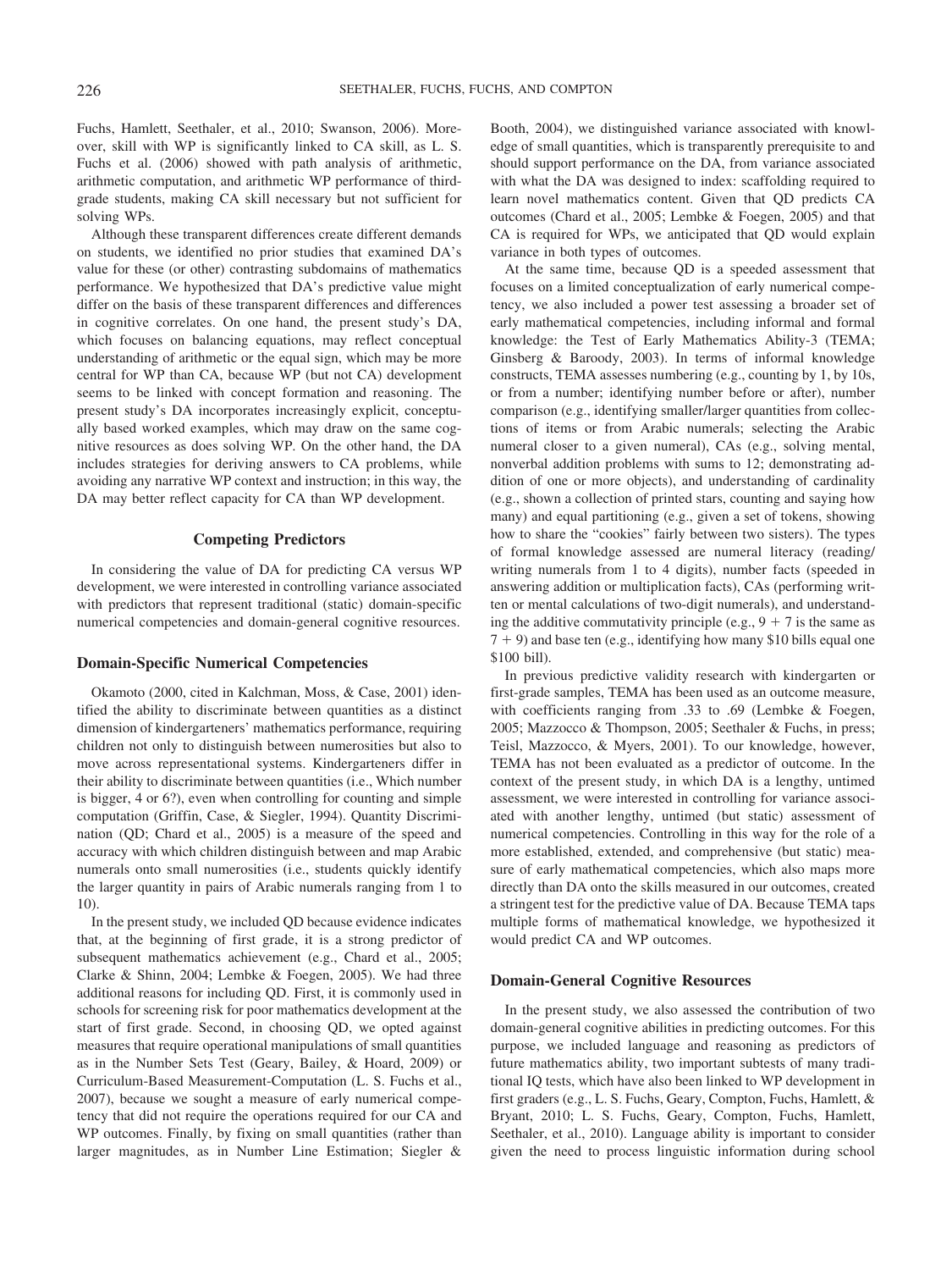instruction. As Dehaene (1997) suggested, even infants have an informal and primary sense of number, which may be inherent. As children develop intellectually, however, they rely on symbolic and verbal comprehension of numbers, necessary for formal mathematical competence (Jordan, Glutting, & Ramineni, 2010). Jordan, Levine, and Huttenlocher (1995) documented the importance of language ability when kindergarten and first-grade languageimpaired children performed significantly lower than nonimpaired peers on WPs. In addition to language, reasoning, measured by completing visually presented patterns, has been identified as a unique predictor or cognitive correlate of various aspects of mathematics development. For example, L. S. Fuchs et al. (2005) demonstrated the importance of reasoning in WP development across first grade, a finding corroborated by Agness and McLone (1987). Seethaler and Fuchs (2006) found reasoning to be a significant correlate of computational estimation skill, and reasoning again emerged as a significant predictor of fifth graders' development of computation with whole and rational numbers (Seethaler, Fuchs, Star, & Bryant, 2011). Because the relations between domain-general abilities may be stronger for WP than for CA (e.g., L. S. Fuchs, Geary, Compton, Fuchs, Hamlett, & Bryant, 2010; L. S. Fuchs, Geary, Compton, Fuchs, Hamlett, Seethaler, et al., 2010), we hypothesized that the domain-general cognitive resources would capture more variance for predicting WP than CA development.

## **Method**

Participants. Two-hundred two participants (i.e., the maximum number of students our research funds permitted, which corresponded to power analyses indicating adequate sample size) were identified. In 61 classrooms in 17 elementary schools (14 Title I; 3 non-Title I) in a southeastern metropolitan school district, one-hundred fifteen students were excluded, who, as part of a different study, would be receiving 16 weeks of mathematics tutoring. (These students were excluded because tutoring was designed to disrupt the predictive value of their initial status on variables like the ones included in the present study.) The remaining 866 students with parental consent were administered two screening measures, the First-Grade Test of Computational Fluency and the First-Grade Test of Mathematics Concepts and Applications (L. S. Fuchs, Hamlett, & Fuchs, 1990; see the Measures section), in their general education classrooms by trained research assistants. A latent class approach (combining screening scores into a single latent factor) produced a three-class solution that specified high, average, and at-risk strata. Stratifying by classroom and strata, two-hundred two students were randomly selected (all schools and classrooms were represented). Eighteen students who moved prior to completing spring testing were comparable to the remaining students on all demographics and on all mathematics performance variables administered in the fall. The present analyses thus included the 184 students for whom fall and spring data have been collected. Of these students, 80 (43.5%) were men, and 112 (60.9%) received free or reduced lunch. In terms of ethnicity, 74 students (40.2%) were African American, 85 (46.2%) were Caucasian, 13 (7.1%) were Hispanic, eight (4.3%) were Asian, and four (2.2%) were "other." Nine students (5.5%) received special education services for a learning  $(1.1\%)$ , speech  $(3.3\%)$ , or lan-

guage (.5%) disability; six students (3.3%) were English language learners.

**Screening measures to obtain a representative sample.** Because the two screening measures were used to select a representative sample, items on the screeners represented a range of difficulty. Because the screeners were used for sample selections, they were not used as predictors in the study. The *First-Grade Test of Computational Fluency* (L. S. Fuchs, Hamlett, & Fuchs, 1990) is a single page of computation items representing the first-grade curriculum: nine single-digit addition items, nine single-digit subtraction items, two double-digit addition items without regrouping, three double-digit subtraction items without regrouping, and two single-digit addition items with three addends. Items are displayed in five rows of five items, and students have 2 min to write answers next to or below each item. They are instructed to first try the items that seem easier and then to go back to harder items. The score is the number of correct digits. Coefficient alpha for this sample was .87.

The *First-Grade Test of Mathematics Concepts and Applications* (L. S. Fuchs et al., 1990) comprises 25 items, displayed on three pages. Items represent the first-grade curriculum, including numeration, concepts, geometry, measurement, applied computation, money, charts, graphs, and word problems. The tester reads each item out loud, without reading key numbers or number words. As the tester reads, students follow along on a paper copy, while covering other items on the page. Before moving to the next item, the tester gives students sufficient time to respond (15 or 20 s, as dictated by standard directions, based on field data indicating adequate response time for almost all first graders). The score is the number of correctly answered items. Coefficient alpha for this sample was .85.

**Predictor measures.** With *QD* (Chard et al., 2005; Lembke & Foegen, 2009; Research Institute on Progress Monitoring, 2009), students have 1 min to select the larger of two numbers (ranging from 1 to 10), presented in 56 boxes across two pages (28 per page). It is individually administered. Test–retest reliability is .85–.99 (Clarke, Baker, Smolkowski, & Chard, 2008).

*TEMA-3* (Ginsburg & Baroody, 2003) assesses informal and formal mathematics knowledge for children 3 years 0 months through 8 years 11 months. It comprises 72 items of increasing difficulty, with multiple trials for each item. The tester scores each trial as right or wrong by determining whether the number of correct trials warrants a point for that item. For example, some items require two of three correct trials to earn a point; other items require all trials answered correctly. Students reach a ceiling when five consecutive items do not meet criteria to earn a point; the tester ensures a basal of five consecutively correct items. Testing takes up to 45 min. Coefficient alpha for 6-year-olds is .95.

To assess language, the *Wechsler Abbreviated Scale of Intelligence (WASI) Vocabulary* test (Psychological Corporation, 1999) was used, which measures expressive vocabulary and verbal knowledge. The examiner presents words for the student to define and immediately scores the response as 0, 1, or 2 points depending on quality. For the first four items, the student sees a picture of an item to define; for the remaining items, the examiner presents the word orally. Testing is discontinued after five consecutive scores of zero. Zhu (1999) reported split-half reliability at .86 –.87; the correlation with the Wechsler Intelligence Scale for Children (Wechsler, 1999) is .72.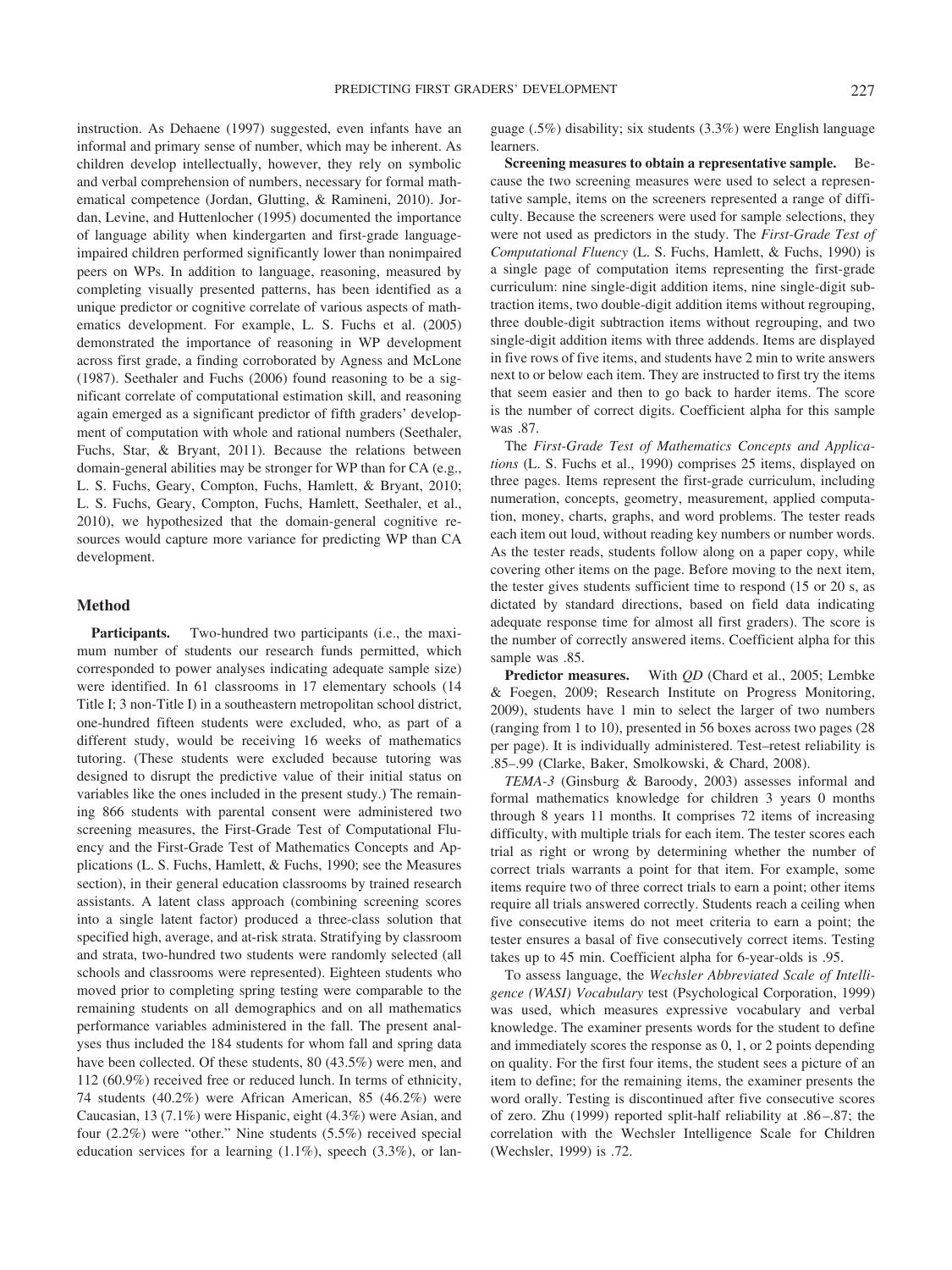To assess reasoning, we used *WASI Matrix Reasoning* (Psychological Corporation, 1999), which measures reasoning skill with pattern completion, classification, analogy, and serial reasoning. Students see a color picture of a matrix with one piece missing and select the correct piece to complete the picture from five choices displayed below the picture. The examiner awards 1 point for each correct answer; testing is discontinued after four out of five missed items. As per Zhu (1999), reliability is .94.

*Balancing Equations Dynamic Assessment* (DA; Seethaler & Fuchs, 2010a) measures the degree of scaffolding required to learn unfamiliar mathematics content, specifically, solving for missing variables in nonstandard addition and subtraction expressions. The DA comprises four types of equations of increasing difficulty. Testers present strategies of increasing explicitness to teach students to balance both sides of the equation; students progress to the level of explicitness they require to achieve mastery of that equation type, at which time they advance to the next, more difficult equation type. Beyond the reasons already discussed earlier in this article, balancing equations were chosen as the DA task because elementary school students often misinterpret the equal sign  $(=)$  as an operational rather than as a relational symbol (McNeil & Alibali, 2005; Sherman & Bisanz, 2009) and because solving equations with missing numbers is important for higher level mathematics skills and thus is valuable content for students to learn.

Four equation types constitute the DA. *Equation Type A* requires solving for a missing variable in the first or second position in equations that use 1 as an addend and for which the sum is not greater than 9 (e.g.,  $\_\_ + 1 = 4$  or  $8 + \_\_ = 9$ ). With *Equation Type B*, students solve for a missing variable in the first or second position in equations that do not use 1 as an addend and for which the sum is no greater than 9 (e.g.,  $\_\_ + 2 = 6$  or  $3 + \_\_ = 5$ ). For *Equation Type C*, students solve for a missing variable in the first position in subtraction equations with minuends no greater than nine (e.g.,  $\frac{1}{2} - 7 = 2$ ). *Equation Type D* requires students to solve for a missing variable in any of four positions, with sums on both sides of the equal sign, none of which exceed 9 (e.g.,  $\_\_ + 5 = 3 + 1$ ) 4 or  $3 + 6 = 5 + \dots$ ). The equation types are presented so that success with an earlier equation type should promote understanding of a subsequent equation type.

The administration and scoring procedures follow L. S. Fuchs, Fuchs, Compton, et al. (2008). Within each equation type, the tester begins by assessing mastery of that equation type. If mastery is demonstrated, the student advances to the next equation type. If not, instructional scaffolding begins with the least explicit level of scaffolding. Mastery testing then recurs. If mastery is achieved, the student progresses to the next equation type. If not, the next more explicit level of instructional scaffolding is presented, and mastery testing follows. In this way, a maximum of four or five (depending on equation type) increasingly explicit levels of instructional scaffolding are used. If the student fails to master an equation type after the final level of scaffolding for the equation type, the DA is terminated.

Each mastery test comprises six items representing the targeted equation type. Items repeat across alternate test forms (used for successive mastery testing within that equation type), but items are presented in different orders. Mastery test items are not used for instructional scaffolding. If a student writes nothing on a mastery test for 5 s, the tester prompts the student by asking, "Can you try

this one?" and pointing to the first item. If after 15 additional s the student still has not written anything, the tester asks, "Are you still working or are you stuck?" If student responds that he or she is stuck or if 15 additional s elapse with no observable attempt to solve the problem, the tester begins the next level of instructional scaffolding.

Each equation type includes four or five instructional scaffolding levels, each of which has two teaching items with which the examiner models and explains a problem-solving strategy. The scaffolding is scripted to ensure consistency in language and procedures. Examiners maintain student attention with frequent questions and participation. The scaffolding levels increase in instructional explicitness. Within an equation type, the first (least explicit) level only defines relevant mathematical terms (e.g., *equal* means *the same as*; a *plus sign* means *to add more*). With the second scaffolding level, the examiner uses a balance scale and 2-in. plastic teddy bear manipulatives to demonstrate balancing both sides of the equation. A 4-in.  $\times$  2-in. equal sign (=) is printed on a white card, which is affixed to the center of the scale; student attention is drawn to note the sides of the equation as parallel to the sides of the scale, with manipulatives used to represent the amounts in the equation. The third level of scaffolding provides instruction in solving the equations while using tally marks drawn on paper to represent the numerical amounts. The next scaffolding level provides instruction in solving the equations in conjunction with an 8-in. number line printed on a piece of cardstock; students are taught to move their finger to count spaces on the number line while solving the equations. This is designed to build understanding of the inverse relation between addition and subtraction (e.g., for  $\frac{1}{2} + 2 = 6$ , students count on 4 from 2 to get to 6, revealing that  $6 - 2 = 4$ ). The final, most explicit scaffolding level increases the support for the student to successfully apply the number line strategy for building understanding of the inverse relation between addition and subtraction. Toward that end, different colored markers on the number line represent different parts of the equation. (Equation Types A and C have five levels of instruction, whereas Equation Types B and D have four because new mathematical terms are not introduced for Equation Type B or D.) Worked examples used during instructional scaffolding are not displayed during mastery testing; however, all materials necessary for applying the strategies taught during scaffolding are always displayed on the testing table (even during the initial mastery test). Students are not penalized by their choice of problem-solution strategies. An equation type is deemed mastered when at least five of the six items are answered correctly, at which time the examiner progresses to the next DA skill.

DA scores range from 0 to 22. Zero indicates a student did not master any equation type; 22 reflects a student mastering each of the four equation types on the first administration of the mastery test (i.e., without any instructional scaffolding; Equation Types A, B, C, and D are worth 6, 5, 6, and 5 points, respectively, because Equation Types A and C have five levels of instructional scaffolding, whereas Equation Types B and D have only four levels). A tester subtracts 1 point from the maximum of 22 each time a level of instructional scaffolding is required. For example, if a student demonstrates mastery on the first administration of the mastery test for Equation Types A, B, and C (without any instructional scaffolding), but requires two levels of instructional scaffolding to master Equation Type D, the examiner subtracts 2 points from the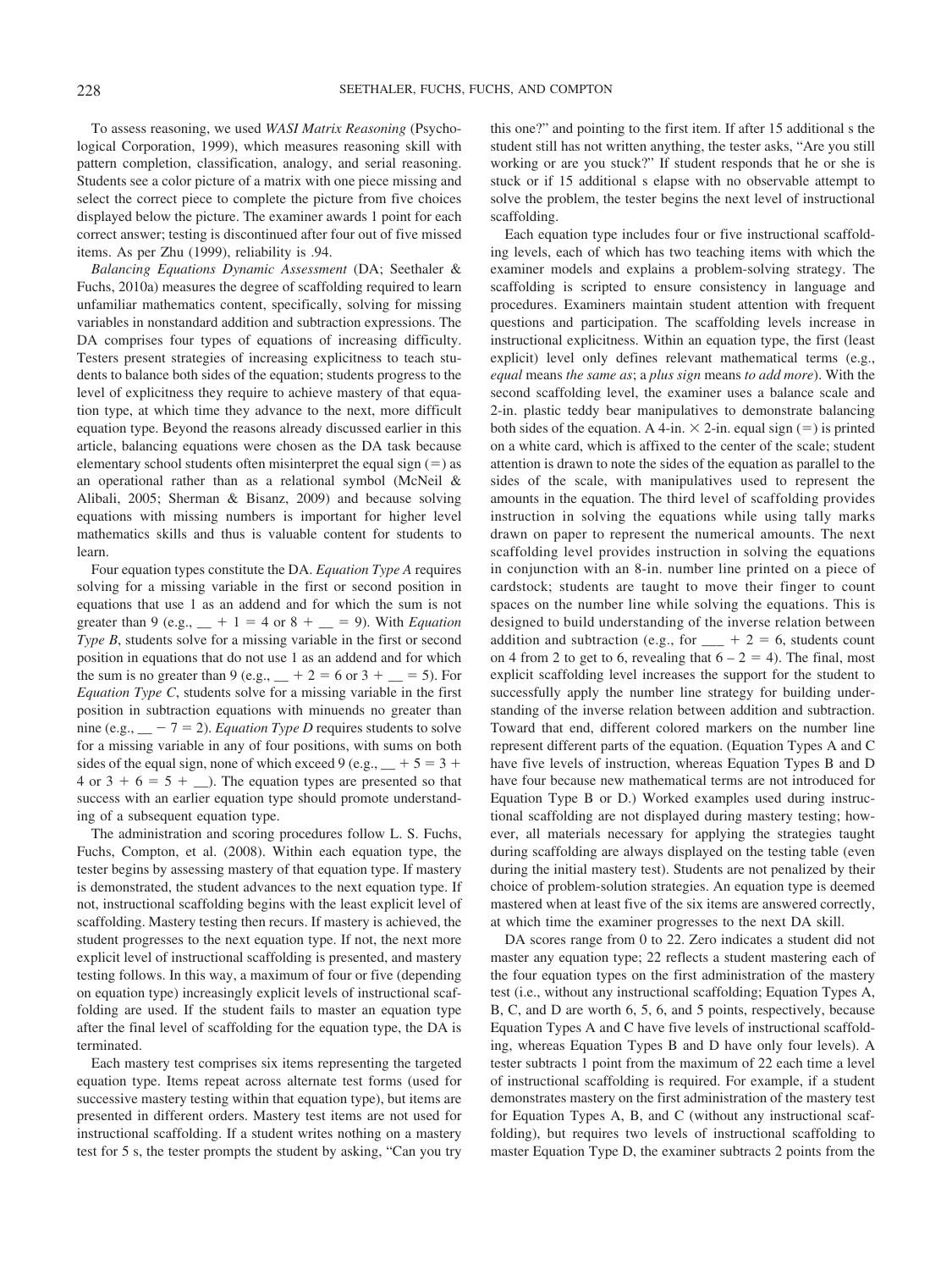maximum of 22, awarding a score of 20. By contrast, if a student requires three levels of instructional scaffolding to master Equation Type A, four levels of instructional scaffolding to master Equation Type B, and fails to master Equation Type C (thereby terminating the DA such that Equation Type D is not presented), the student loses 3 points for Equation Type A, 4 points for Equation Type B, 6 points for Equation Type C, and 5 points for Equation Type D, for a score of 4. Internal consistency reliability was indexed by correlating the score from each DA equation type with the DA total score, using the subset of students who had not reached a ceiling on performance prior to the administration of that DA equation type. For Equation Type A,  $r = .90$ ; for Equation Type B,  $r = .86$ ; for Equation Type C,  $r = .82$ ; for Equation Type D,  $r = .84$ .<sup>1</sup>

**End-of-first-grade mathematics outcome measures.** Both outcome measures are power tests, in which time limits are ample for all students to complete the items they are capable of answering. To assess CA performance, the Arithmetic subtest of the WRAT-3 (Wilkinson, 1993) was used, with which students have 10 min to write answers to 40 calculation items of increasing difficulty (kindergarten through Grade 12). None of the students in the present study used all 10 min. According to the manual, reliability is .94.

To assess WP performance, Story Problems (Jordan & Hanich, 2000) was used, which comprises 14 single-step addition and subtraction WPs of the types most often encountered in the primary grades: combine, compare, and change. The tester reads each item aloud and provides one additional reading if requested to do so. Students have 30 s to answer on their paper copy of the test, which they have available throughout testing so they can read along while the tester reads or refer back to problems as they derive solutions. Then, the tester reads the next problem. Students completed all work within the 30-s time limit for each problem. Coefficient alpha on this sample was .90.

**Procedure.** In late September and October, the WASI Vocabulary, WASI Matrix Reasoning, QD, and TEMA were administered. In October and November, the DA was administered. Competing predictors were administered before the DA so that the teaching in the DA would not influence estimates of performance on other measures. The goal was to complete the two sessions for each student within 1 school week. This happened for a majority of students, but sometimes took an additional week (if the student was absent or otherwise unavailable for testing in the targeted time frame). In May, the CA and WP tests were administered. Tests were administered individually by graduate students who demonstrated 100% accuracy during practice administration of the measures. All testing sessions were audiotaped, and 16% of the sessions, distributed equally across testers, were randomly sampled to assess fidelity of administration. Scoring agreement was 99.4%. All data were independently entered into two databases, which were compared for discrepancies and resolved against the original protocols.

#### **Data Analysis and Results**

Table 1 provides means, standard deviations (*SD*s), and correlations among the predictors and outcomes. We provide raw scores as well as standard scores when applicable. In Table 2, we show results of regression analyses, into which all predictors were entered simultaneously. In explaining CA development, the combination of QD, TEMA, language, reasoning, and DA accounted for 57.7% of the variance,  $F(5, 178) = 48.63$ ,  $p < .001$ . Four of the five predictors made a unique contribution in explaining individual differences in CA development. QD was the strongest contributor, with TEMA a close second, followed by DA; language and reasoning were not uniquely predictive. By contrast, in explaining WP development, the combination of the five predictors accounted for a larger percentage (71.6%) of variance,  $F(5, 178) = 89.67$ ,  $p \leq 0.001$ . The predictors that made a unique contribution in explaining individual differences in WP development also differed from those involved in CA. For WP, DA was the strongest predictor, followed by language, TEMA, and QD; reasoning was not uniquely predictive.

To supplement these regressions, we conducted a complete commonality analysis (Beaton, 1973; Capraro & Capraro, 2001; Newton & Spurell, 1967; Nimon, Lewis, Kane, & Haynes, 2008) specifying the unique and shared variance associated with each predictor and each combination of predictors for CA development and for WP development. See Table 3, in which we list the predictors and all possible combinations thereof in the first column. In the second and fourth columns, we show coefficients expressing the *proportion of total* variance explained by the predictor(s). In the third and fifth columns, we translated the proportions of total variance to *percentages of explained* variance. To derive *percentages of explained* variance, we took the coefficient expressing the proportion of total variance explained by a given predictor and divided that coefficient by the total amount of explained variance across predictors, then multiplied by 100. For example, in explaining individual differences in WP development, the coefficient expressing the proportion of total variance explained by DA is .086, and the coefficient denoting the total proportion of variance explained by all the predictors (individually and in combination) is .716. To derive the *percentage of explained* variance accounted by DA in WP development, we divided .086 by .716, which equals .1201, and then multiplied by 100: 12.01%. In the discussion that follows, we rely on percentage of explained variance to facilitate comparisons across CA and WP.

## **Discussion**

The purpose of this study was to assess the value of DA in predicting two transparently different forms of mathematics development: CA and WP. In evaluating the role of DA, we controlled for traditional assessments, in which examinees respond without assistance. In this way, we contrasted the assessment of what students already know (static tests) against the assessment of students' capacity to learn (DA). To create a stringent test of DA's value in forecasting development, we included different types of static assessments in our model.

One of those static measures, QD, assesses the speed and accuracy with which children distinguish between and map Arabic numerals onto small numerosities. Including the QD predictor permitted us to distinguish variance associated with knowledge of small quantities, which is a transparent prerequisite to and should support DA performance, from variance associated with what the

<sup>&</sup>lt;sup>1</sup> Contact Pamela M. Seethaler for more information on the DA.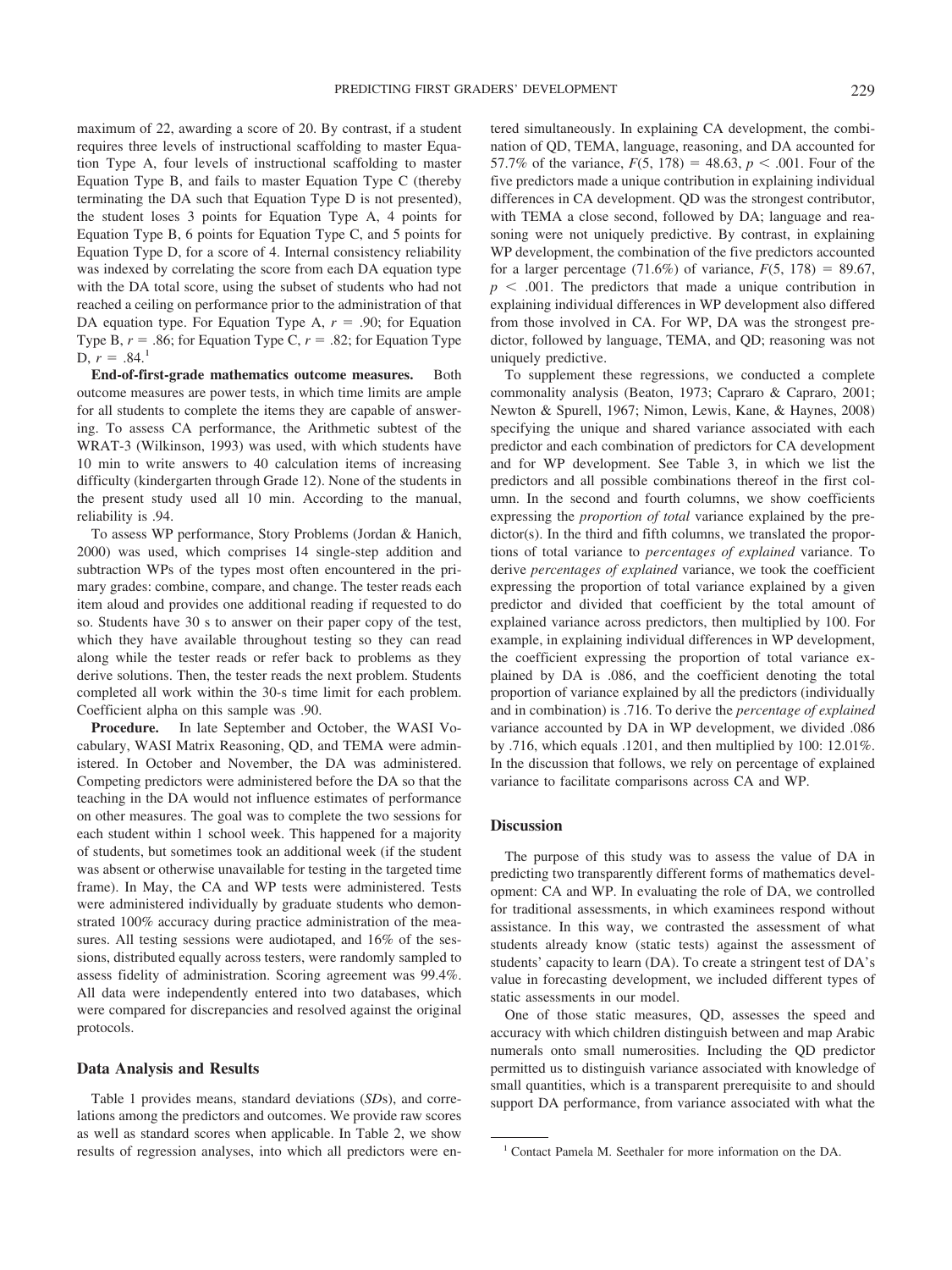Table 1

| Measure                             | Raw score        |         | Standard score <sup>b</sup> |         |     |     |     |     |     |     |    |
|-------------------------------------|------------------|---------|-----------------------------|---------|-----|-----|-----|-----|-----|-----|----|
|                                     | $\boldsymbol{M}$ | (SD)    | $\boldsymbol{M}$            | (SD)    | L   | R   | QD  | T   | DA  | CA  | WP |
| Predictors                          |                  |         |                             |         |     |     |     |     |     |     |    |
| Language $(L)$                      | 19.20            | (6.51)  | 43.72                       | (10.23) |     |     |     |     |     |     |    |
| Reasoning $(R)$                     | 9.95             | (5.78)  | 50.30                       | (9.88)  | .42 |     |     |     |     |     |    |
| <b>Quantity Discrimination (QD)</b> | 31.58            | (10.13) |                             |         | .39 | .40 |     |     |     |     |    |
| TEMA (T)                            | 39.22            | (9.96)  | 100.21                      | (14.08) | .50 | .54 | .64 |     |     |     |    |
| Dynamic Assessment (DA)             | 9.20             | (8.08)  |                             |         | .48 | .62 | .53 | .68 |     |     |    |
| <b>Outcomes</b>                     |                  |         |                             |         |     |     |     |     |     |     |    |
| Calculations (CA)                   | 18.59            | (3.45)  | 100.70                      | (15.84) | .44 | .49 | .64 | .69 | .63 |     |    |
| Word Problems (WP)                  | 7.01             | (4.40)  |                             |         | .59 | .58 | .60 | .71 | .78 | .71 |    |

*Means, Standard Deviations, and Correlations<sup>a</sup> Among Predictor and Outcome Measures (n = 184)* 

Note. Language is Wechsler Abbreviated Scale of Intelligence (WASI) Vocabluary; Reasoning is WASI Matrix Reasoning. TEMA = s Test of Early Mathematics Ability, third edition.

<sup>a</sup> All correlations significant at  $p < .01$ . <sup>b</sup> Standard scores for WASI Vocabulary and WASI Matrix Reasoning are *T* scores ( $M = 50$ ; *SD* = 10); for Calculations (Wide-Range Achievement Test-Arithmetic), the mean is  $100 (SD = 15)$ .

DA was designed to index: ability to learn mathematics. So it is noteworthy that QD, which takes only 1 min to administer and involves none of the addition or subtraction demands of the CA outcome, was the strongest single predictor of CA development across first grade, uniquely accounting for 8.84% of explained variance. The power of QD in forecasting individual differences in CA development underscores children's appreciation of magnitudes as foundational to formal mathematics learning (e.g., Berch, 2005; Dehaene, 1997; Okamoto & Case, 1996), while illustrating the importance of prerequisite knowledge as a condition of future learning.

QD's predictive role is especially noteworthy given that we included in our model another, more comprehensive and lengthy static index of incoming mathematics performance, TEMA, which in part also assesses understanding of small magnitudes. Another component of the TEMA battery is incoming CA skill, which creates better alignment than QD with the CA outcome. So it is not

#### Table 2

*Regression Models Predicting Individual Differences in First-Grade Mathematics Development*

| Outcome       | B       | SE   | β    | t(5, 178) | $\boldsymbol{p}$ |
|---------------|---------|------|------|-----------|------------------|
|               |         |      |      |           |                  |
| Calculations  |         |      |      |           |                  |
| Constant      | $-9.58$ | 0.84 |      | 11.47     | < 0.01           |
| Language      | 0.03    | 0.03 | 0.05 | 0.91      | .360             |
| Reasoning     | 0.04    | 0.04 | 0.06 | 0.98      | .329             |
| <b>OD</b>     | 0.10    | 0.02 | 0.30 | 4.62      | < 0.01           |
| <b>TEMA</b>   | 0.11    | 0.03 | 0.30 | 3.94      | < 0.01           |
| DА            | 0.08    | 0.03 | 0.20 | 2.61      | .010             |
| Word Problems |         |      |      |           |                  |
| Constant      | $-3.43$ | 0.88 |      | $-3.91$   | < 0.01           |
| Language      | 0.14    | 0.03 | 0.20 | 4.28      | < 0.001          |
| Reasoning     | 0.04    | 0.04 | 0.05 | 1.02      | .311             |
| <b>OD</b>     | 0.06    | 0.23 | 0.14 | 2.65      | .009             |
| <b>TEMA</b>   | 0.08    | 0.28 | 0.18 | 2.92      | .004             |
| DА            | 0.24    | 0.03 | 0.45 | 7.35      | < 0.001          |
|               |         |      |      |           |                  |

*Note.* Language is Wechsler Abbreviated Scale of Intelligence (WASI) Vocabulary; Reasoning is WASI Matrix Reasoning.  $QD =$  Quantity Discrimination; TEMA = Test of Early Mathematics Ability, third edition; DA = Dynamic Assessment.

surprising that TEMA also accounted for a sizable percentage of explained variance in CA development (6.41%). Even so, it is also impressive that with the two static domain-specific assessments already uniquely accounting for 15.25% of explained variance, DA made a uniquely significant, albeit smaller, contribution to predicting CA outcome, accounting for 2.77% of explained variance  $(\beta = .20)$ . At the same time, as revealed in the commonality analysis, these three domain-specific predictors also shared a substantial amount of additional variance in predicting CA. So the bulk of explained variance was attributable to domain-specific predictors, with the domain-general language and reasoning variables, traditionally incorporated in intelligence tests to predict school learning, failing to achieve statistical significance ( $\beta$ s = .05 and .06).

With respect to the major purpose of the present study, assessing whether the contribution of these predictors differed for CA versus WP development, findings were interesting. Whereas DA was overshadowed by QD and TEMA in predicting CA, DA was the strongest single contributor to WP development, uniquely accounting for 12.01% of explained variance—nearly one and one-half times as much explained variance as QD accounted for in CA (8.84%). For DA's prediction of WP development, beta was a sizeble .45. Moreover, although the contributions of QD and TEMA were significant, betas were substantially smaller (.14 for QD; .18 for TEMA), as were the percentages of explained variance (1.54% for QD; 1.96% for TEMA)— despite that TEMA was the only predictor to explicitly assess WPs (i.e., nonverbal addition problems with sums to 12).

The second way in which findings differed for WP development concerns the role of the domain-general predictor variables. Whereas these language and reasoning predictors failed to make a significant contribution to CA development, language (but not reasoning) was uniquely predictive of WP development, with beta equal to .20 (the same as DA in predicting CA development) and with 4.05% of the explained variance in WP development uniquely attributable to language. Moreover, whereas DA shared relatively little variance with language and reasoning in predicting CA (2.27%), the corresponding figure in predicting WP development was more than 3 times larger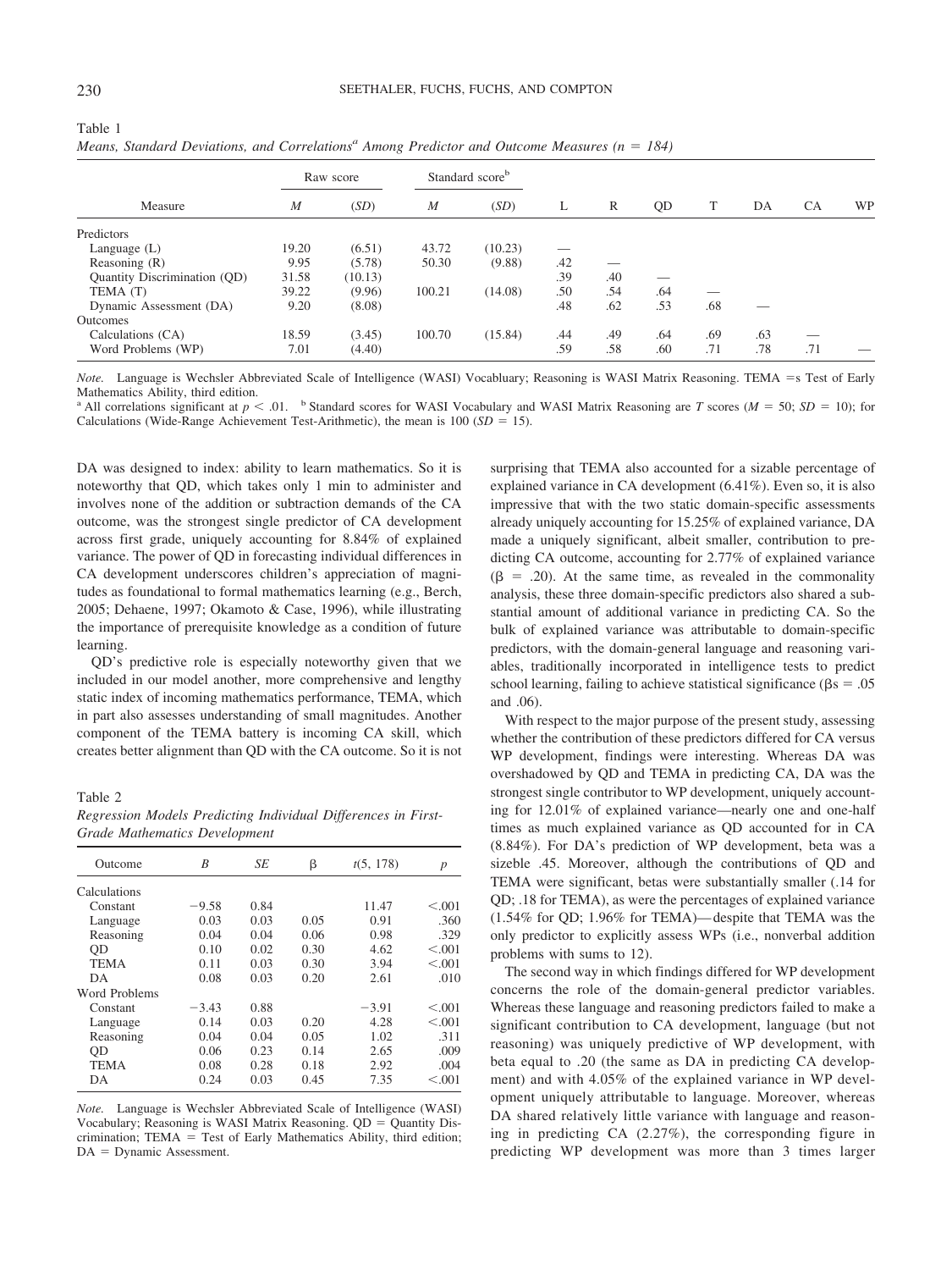| Table 3                                                                 |  |  |
|-------------------------------------------------------------------------|--|--|
| Commonality Analysis for Predicting End-of-Year Mathematics Development |  |  |

|                                          |                                                  | Calculations development            | Word-problem development                         |                                     |  |
|------------------------------------------|--------------------------------------------------|-------------------------------------|--------------------------------------------------|-------------------------------------|--|
| Variable                                 | Coefficient: Proportion<br>of variance explained | Percentage of explained<br>variance | Coefficient: Proportion<br>of variance explained | Percentage of explained<br>variance |  |
| Unique to:                               |                                                  |                                     |                                                  |                                     |  |
| Quantity Discrimination (QD)             | .051                                             | 8.84                                | .011                                             | 1.54                                |  |
| Test of Early Mathematics Ability (TEMA) | .037                                             | 6.41                                | .014                                             | 1.96                                |  |
| Dynamic Assessment (DA)                  | .016                                             | 2.77                                | .086                                             | 12.01                               |  |
| Language $(L)$                           | .002                                             | 0.35                                | .029                                             | 4.05                                |  |
| Reasoning $(R)$                          | .002                                             | 0.35                                | .002                                             | 0.28                                |  |
| Common to:                               |                                                  |                                     |                                                  |                                     |  |
| $OD + TEMA$                              | .062                                             | 10.75                               | .018                                             | 2.51                                |  |
| $QD + DA$                                | .010                                             | 1.73                                | .011                                             | 1.54                                |  |
| $OD + L$                                 | .002                                             | 0.35                                | .003                                             | 0.42                                |  |
| $QD + R$                                 | .000                                             | $-0.03$                             | .000                                             | 0.00                                |  |
| TEMA + DA                                | .027                                             | 4.68                                | .042                                             | 5.87                                |  |
| $TEMA + L$                               | .005                                             | 0.87                                | .009                                             | 1.26                                |  |
| $TEMA + R$                               | .004                                             | 0.69                                | .002                                             | 0.28                                |  |
| $DA + L$                                 | .002                                             | 0.35                                | .017                                             | 2.37                                |  |
| $DA + R$                                 | .008                                             | 1.39                                | .025                                             | 3.49                                |  |
| $L + R$                                  | .001                                             | 0.17                                | .002                                             | 0.32                                |  |
| $QD + TEMA + DA$                         | .066                                             | 11.44                               | .057                                             | 7.96                                |  |
| $QD + TEMA + L$                          | .011                                             | 1.91                                | .011                                             | 1.54                                |  |
| $OD + TEMA + R$                          | .005                                             | 0.87                                | .002                                             | 0.28                                |  |
| $OD + DA + L$                            | .002                                             | 0.35                                | .004                                             | 0.56                                |  |
| $QD + DA + R$                            | .003                                             | 0.52                                | .003                                             | 0.42                                |  |
| $OD + L + R$                             | .000                                             | 0.00                                | .000                                             | 0.00                                |  |
| $TEMA + DA + L$                          | .009                                             | 1.56                                | .025                                             | 3.49                                |  |
| $TEMA + DA + R$                          | .026                                             | 4.51                                | .039                                             | 5.45                                |  |
| $TEMA + L + R$                           | .002                                             | 0.35                                | .003                                             | 0.42                                |  |
| $DA + L + R$                             | .003                                             | 0.52                                | .015                                             | 2.09                                |  |
| $OD + TEMA + DA + L$                     | .034                                             | 5.89                                | .048                                             | 6.70                                |  |
| $QD + TEMA + DA + R$                     | .066                                             | 11.44                               | .059                                             | 8.24                                |  |
| $QD + TEMA + L + R$                      | .004                                             | 0.69                                | .003                                             | 0.42                                |  |
| $QD + DA + L + R$                        | .002                                             | 0.35                                | .003                                             | 0.42                                |  |
| $TEMA + DA + L + R$                      | .020                                             | 3.47                                | .047                                             | 6.56                                |  |
| $QD + TEMA + DA + L + R$                 | .097                                             | 16.81                               | .127                                             | 17.74                               |  |
| Total                                    | .577                                             | 100.00                              | .716                                             | 100.00                              |  |

*Note*. Language is Wechsler Abbreviated Scale of Intelligence (WASI) Vocabulary. Reasoning is WASI Matrix Reasoning.

(8.02). In these ways, DA appears to invoke the need for the same kinds of language and reasoning skills that help children profit from WP classroom instruction.

It is therefore interesting to consider that in this study's DA, students solved for missing numbers in mathematical expressions without the need to process text. In this way, the DA is more transparently aligned with CA than WP, raising questions about why DA was more predictive of WP than CA development. A possible explanation is that DA represents a measure of conceptual understanding of arithmetic or understanding of the equal sign, either of which may be required more for WP than CA. Given that DA did not require the processing of text, as in WP, it is also curious that DA shared variance with language in predicting WP development. A possible explanation for this finding is that the DA nevertheless involves language ability because its instructional scaffolding is offered via language as the examiner explains problem-solution concepts and strategies. In fact, much of the school curriculum is delivered via oral language. In mathematics, evidence suggests that language plays an important role in the acquisition of early numeracy concepts and skills (Fletcher, Lyon,

Fuchs, & Barnes, 2007; Hodent, Bryant, & Houde, 2005), whereasSeethaler et al. (2011) showed that language is a unique predictor of CA with rational numbers among fifth graders. Strength with oral language may support teachers' explanations, facilitating insights into novel concepts as required in the DA. It also suggests that the cognitive resources involved in DA may rely on similar types of mental flexibility, manipulation of symbolic associations, and maintenance of multiple representations that are reflected in oral language and reasoning abilities. This may be more true for WP than for CA, at least in part, because classroom instruction is less explicit and procedural for WP than CA.

More generally, results suggest that different types of mathematics depend on distinct aspects of mathematical cognition, as previously shown. For example, L. S. Fuchs, Fuchs, Compton, et al. (2006) documented links among skill with arithmetic, procedural calculations, and WPs, even as distinct constellations of predictors emerged for each area of mathematics performance. In a related way, Hart, Petrill, and Thompson (2009) found support for different genetic and environmental influences on students' WP versus CA performance. And, as illustrated in the present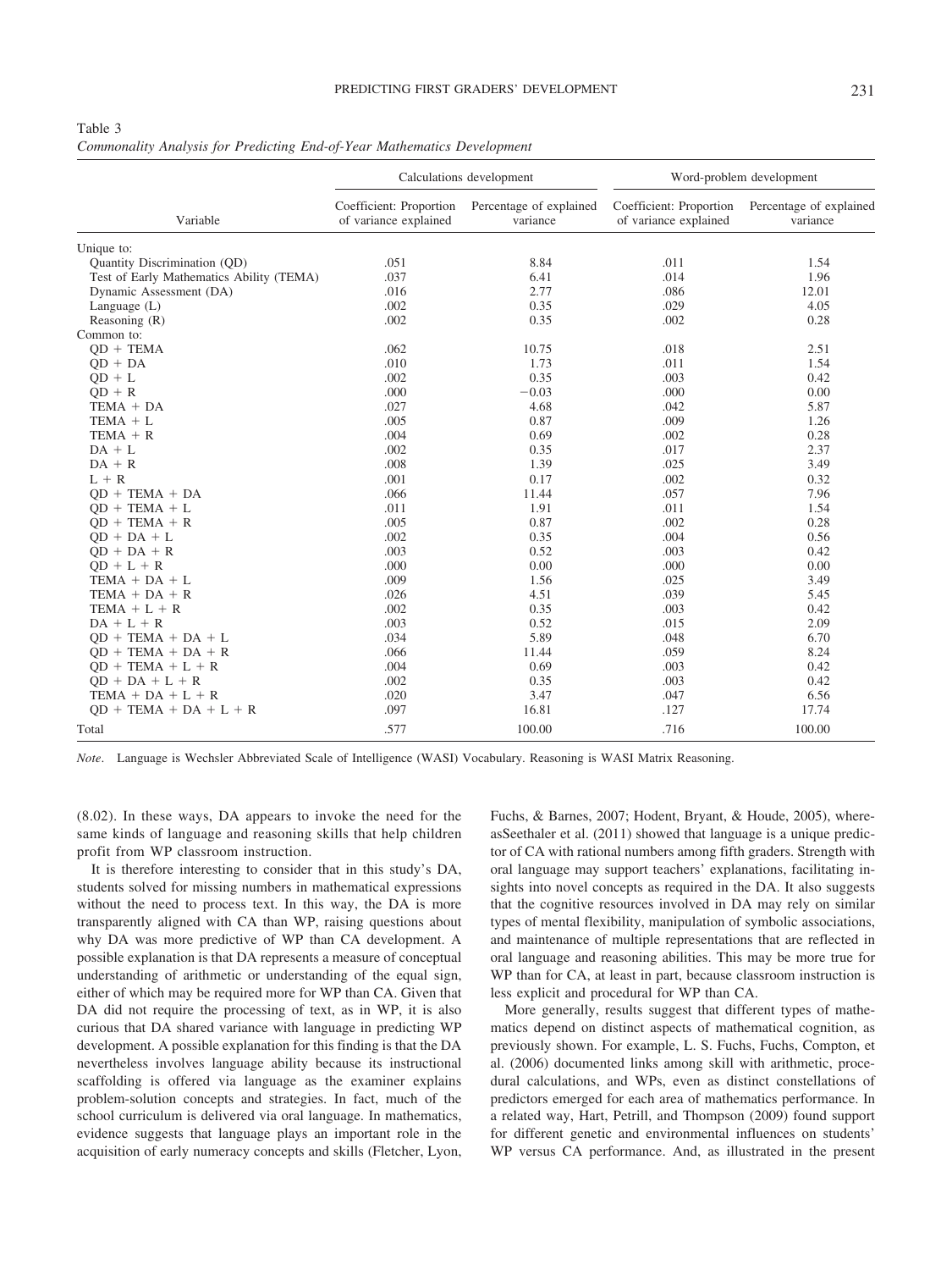study, for forecasting mathematics development, the relative value of predictors, including DA, differs depending on the form of mathematics to be predicted.

For this reason, present findings suggest that different screening processes may be required to identify risk for poor CA versus WP development to permit targeted intervention to begin early, before severe academic deficits become intractable. For forecasting CA development, a brief measure of magnitude comparison, such as QD, may provide value as a universal screener (for syntheses, see Gersten, Jordan, & Flojo, 2005; Seethaler & Fuchs, 2010b). At the same time, research (e.g., Compton et al., 2010; Johnson et al., 2009) illustrates how brief universal screening at first grade produces high rates of false positives. In this vein, we note that QD alone uniquely accounted for only 5.10% of the *total* variance in individual differences in first-grade CA development; instead, a combination of predictors was required to account for a substantial proportion of variance. Therefore, although QD may serve as an efficient universal screen for identifying risk for poor CA development, follow-up assessment for children who fail that universal screen may be needed to accurately classify risk, perhaps using measures such as DA or TEMA. However, for identifying risk for poor WP development, the more time-consuming DA along with a measure of language ability may provide a sounder basis.

In closing, we note that, in the present study, we did not consider the universe of possible predictors. Other domain-general abilities sometimes associated with CA or WP development might have been incorporated. These include working memory (e.g., Swanson & Beebe-Frankenberger, 2004), phonological processing (e.g., L. S. Fuchs et al., 2005), or processing speed (e.g., Bull & Johnston, l997). Moreover, we did not consider a second major form of early numerical competency, approximate representations of larger quantities—typically indexed with Number Line Estimation (Siegler & Booth, 2004)—for which substantial empirical support exists (e.g., Booth & Siegler, 2006, 2008; Laski & Siegler, 2007; Siegler & Booth, 2004). With this caveat in mind, we draw two major conclusions. First, as shown in prior research in mathematics (e.g., L. S. Fuchs, Fuchs, Compton et al., 2008; Swanson & Howard, 2005) and reading (e.g., D. Fuchs, Compton, Fuchs, Bouton, & Caffrey, 2011), results underscore the potential value of DA (which provides insight into what a student is capable of learning in response to varying degrees of instructional scaffolding) over and beyond traditional, static measures (which are limited to a snapshot of what a student presently knows). Second, findings suggest that the relative value of these various types of learning potential measures differs as a function of whether CA or WP development is the predicted outcome. Future work should investigate whether similar distinctions among different forms of learning potential measures apply to other aspects of mathematics learning, while including a more comprehensive set of predictors, to gain additional insight into the nature of mathematics development and the role of DA in predicting its development.

#### **References**

- Agness, P. J., & McLone, D. G. (1987). Learning disabilities: A specific look at children with spina bifida. *Insights,* 8 –9.
- Beaton, A. E. (1973). *Commonality* (ERIC Document Reproduction Service No. ED 111 829). Princeton, NJ: Educational Testing Service.

Berch, D. B. (2005). Making sense of number sense: Implications for

children with mathematical difficulties. *Journal of Learning Disabilities, 38,* 333–339. doi:10.1177/00222194050380040901

- Booth, J. L., & Siegler, R. S. (2006). Developmental and individual differences in pure numerical estimation. *Developmental Psychology, 41,* 189 –201. doi:10.1037/0012-1649.41.6.189
- Booth, J. L., & Siegler, R. S. (2008). Numerical magnitude representations influence arithmetic learning. *Child Development, 79,* 1016 –1031. doi: 10.1111/j.1467-8624.2008.01173.x
- Bransford, J. C., Delclos, V. R., Vye, N. J., Burns, M. S., & Hasselbring, T. S. (1987). State of the art and future directions. In C. S. Lidz (Ed.), *Dynamic assessment: An interactional approach to evaluating learning potential* (pp. 479 – 496). New York, NY: Guilford Press.
- Budoff, M. (1967). Learning potential among institutionalized young adult retardates. American Journal of Mental Deficiency, 72, 404-411.
- Bull, R., & Johnston, R. S. (1997). Children's arithmetical difficulties: Contributions from processing speed, item identification, and short-term memory. *Journal of Experimental Child Psychology, 65,* 1–24. doi: 10.1006/jecp.1996.2358
- Campione, J. C. (1989). Assisted assessment: A taxonomy of approaches and an outline of strengths and weaknesses. *Journal of Learning Disabilities, 22,* 151–165. doi:10.1177/002221948902200303
- Campione, J. C., & Brown, A. L. (1987). Linking dynamic assessment with school achievement. In C. S. Lidz (Ed.), *Dynamic assessment: An interactional approach to evaluating learning potential* (pp. 82–115). New York, NY: Guilford Press.
- Capraro, R. M., & Capraro, M. M. (2001). Commonality analysis: Understanding variance contributions to overall canonical correlation effects of attitude toward mathematics on geometry achievement. *Multiple Linear Regression Viewpoints, 27,* 16 –23.
- Chard, D., Clarke, B., Baker, B., Otterstedt, J., Braun, D., & Katz, R. (2005). Using measures of number sense to screen for difficulties in mathematics: Preliminary findings. *Assessment Issues in Special Education, 30,* 3–14.
- Clarke, B., Baker, S., Smolkowsi, K., & Chard, D. J. (2008). An analysis of early numeracy curriculum-based measurement: Examining the role of growth in student outcomes. *Remedial and Special Education, 29,* 46 –57. doi:10.1177/0741932507309694
- Clarke, B., & Shinn, M. R. (2004). A preliminary investigation into the identification and development of early mathematics curriculum-based measurement. *School Psychology Review, 33,* 234 –248.
- Compton, D. L., Fuchs, D., Fuchs, L. S., Bouton, B., Gilbert, J. K., Barquero, L. A., . . . Crouch, R. C. (2010). Selecting at-risk first-grade readers for early intervention: Eliminating false positives and exploring the promise of a two-stage gated screening process. *Journal of Educational Psychology, 102,* 327–340. doi:10.1037/a0018448
- Dehaene, S. (1997). *The number sense: How the mind creates mathematics.* New York, NY: Oxford University Press.
- Ferrara, R. A., Brown, A. L., & Campione, J. C. (1986). Children's learning and transfer of inductive reasoning rules: Studies of proximal development. *Child Development, 57,* 1087–1099. doi:10.2307/1130433
- Feuerstein, R. (1979). *The dynamic assessment of retarded performers. The Learning Potential Assessment Device, theory, instruments, and techniques.* Baltimore, MD: University Park Press.
- Fletcher, J. M., Lyon, G. R., Fuchs, L. S., & Barnes, M. A. (2007). *Learning disabilities: From identification to intervention.* New York, NY: Guilford Press.
- Fuchs, D., Compton, D. L., Fuchs, L. S., Bouton, B., & Caffrey, E. (2011). The construct and predictive validity of a dynamic assessment of young children learning to read: Implications for RTI frameworks. *Journal of Learning Disabilities, 44,* 339 –347.
- Fuchs, L. S., Compton, D. L., Fuchs, D., Paulsen, K., Bryant, J. D., & Hamlett, C. L. (2005). The prevention, identification, and cognitive determinants of math difficulty. *Journal of Educational Psychology, 97,* 493–513. doi:10.1037/0022-0663.97.3.493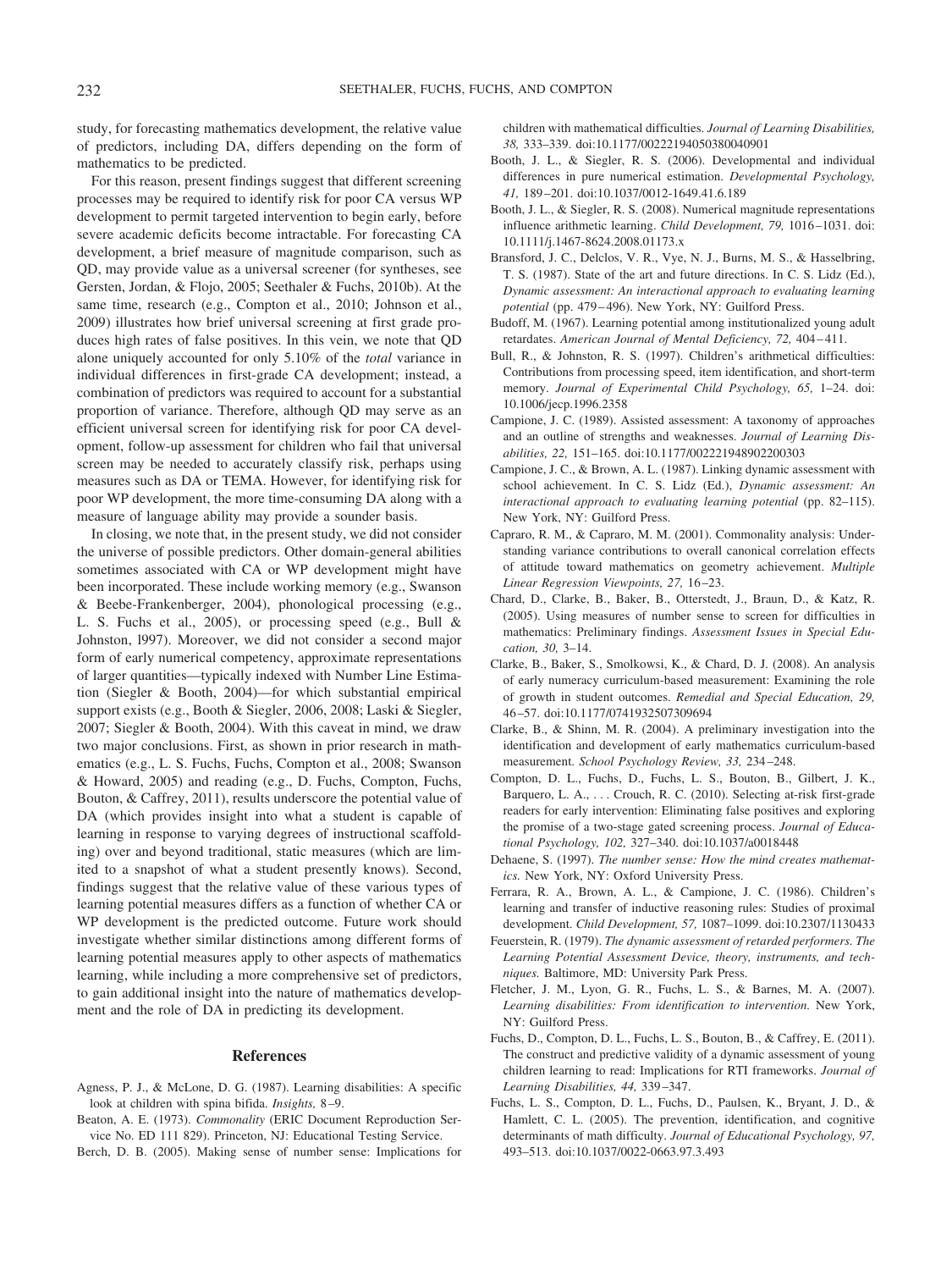- Fuchs, L. S., Fuchs, D., Compton, D. L., Bryant, J. D., Hamlett, C. L., & Seethaler, P. M. (2007). Mathematics screening and progress monitoring at first grade: Implications for responsiveness-to-intervention. *Exceptional Children, 73,* 311–330.
- Fuchs, L. S., Fuchs, D., Compton, D. L., Hollenbeck, K. N., Craddock, C. F., & Hamlett, C. L. (2008). Dynamic assessment of algebraic learning in predicting third graders' development of mathematical problem solving. *Journal of Educational Psychology, 100,* 829–850. doi: 10.1037/a0012657
- Fuchs, L. S., Fuchs, D., Compton, D. L., Powell, S. R., Seethaler, P. M., Capizzi, A. M., . . . Fletcher, J. M. (2006). The cognitive correlates of third-grade skill in arithmetic, algorithmic computation, and arithmetic word problems. *Journal of Educational Psychology*, 98, 29-43. doi: 10.1037/0022-0663.98.1.29
- Fuchs, L. S., Fuchs, D., Stuebing, K., Fletcher, J. M., Hamlett, C. L., & Lambert, W. (2008). Problem solving and computational skill: Are they shared or distinct aspects of mathematical cognition? *Journal of Educational Psychology, 100,* 30 – 47. doi:10.1037/0022-0663.100.1.30
- Fuchs, L. S., Geary, D. C., Compton, D. L., Fuchs, D., Hamlett, C. L., & Bryant, J. (2010). The contributions of numerosity and domain-general abilities to school readiness. *Child Development, 81,* 1520 –1533. doi: 10.1111/j.1467-8624.2010.01489.x
- Fuchs, L. S., Geary, D. C., Compton, D. L., Fuchs, D., Hamlett, C. L., Seethaler, P. M., ... Schatschneider, C. (2010). Do different types of school mathematics development depend on different constellations of numerical versus general cognitive abilities? *Developmental Psychology, 46,* 1731–1746. doi:10.1037/a0020662
- Fuchs, L. S., Hamlett, C. L., & Fuchs, D. (1990). *First-Grade Test of Computational Fluency, First-Grade Test of Concepts and Applications*. Available from L. S. Fuchs, 328 Peabody, Vanderbilt University, Nashville, TN 37203.
- Geary, D. C., Bailey, D. H., & Hoard, M. K. (2009). Predicting mathematical achievement and mathematical learning disability with a simple screening tool: The number sets test. *Journal of Psychoeducational Assessment, 27,* 265–279. doi:10.1177/0734282908330592
- Gersten, R., Jordan, N. C., & Flojo, J. R. (2005). Early identification and interventions for students with mathematics difficulties. *Journal of Learning Disabilities, 38,* 293–304. doi:10.1177/00222194050380040301
- Ginsburg, H., & Baroody, A. (2003). *Test of Early Mathematics Ability* (3rd ed.)*.* Austin, TX: Pro-Ed.
- Griffin, S. A., Case, R., & Siegler, R. S. (1994). Rightstart: Providing the central conceptual prerequisites for first formal learning of arithmetic to students at risk for school failure. In K. McGilly (Ed.), *Classroom lessons: Integrating cognitive theory and classroom practice* (pp. 24 – 29). Cambridge, MA: MIT Press.
- Hart, S. A., Petrill, S. A., Thompson, L. A., & Plomin, R. (2009). The ABCs of math: A genetic analysis of mathematics and its links with reading ability and general cognitive ability. *Journal of Educational Psychology, 101,* 388 – 402. doi:10.1037/a0015115
- Hodent, C., Bryant, P., & Houde, O. (2005). Language-specific effects on number computation in toddlers. *Developmental Science, 8,* 420 – 423. doi:10.1111/j.1467-7687.2005.00430.x
- Johnson, E. S., Jenkins, J. R., Petscher, Y., & Catts, H. W. (2009). How can we improve the accuracy of screening instruments? *Learning Disabilities Research and Practice, 24,* 174 –185. doi:10.1111/j.1540- 5826.2009.00291.x
- Jordan, N. C., Glutting, J., & Ramineni, C. (2010). The importance of number sense to mathematics achievement in first and third grades. *Learning and Individual Differences, 20,* 82– 88. doi:10.1016/ j.lindif.2009.07.004
- Jordan, N. C., & Hanich, L. B. (2000). Mathematical thinking in secondgrade children with different forms of LD. *Journal of Learning Disabilities, 33,* 567–578. doi:10.1177/002221940003300605
- Jordan, N. C., Levine, S. C., & Huttenlocher, J. (1995). Calculation

abilities in young children with different patterns of cognitive functioning. *Journal of Learning Disabilities, 28,* 53– 64. doi:10.1177/ 002221949502800109

- Kalchman, M., Moss, J., & Case, R. (2001). Psychological models for the development of mathematical understanding: Rational numbers and functions. In S. Carver & D. Klahr (Eds.), *Cognition and instruction* (pp. 1–38). Mahwah, NJ: Erlbaum.
- Laski, E. V., & Siegler, R. S. (2007). Is 27 a big number? Correlational and causal connections among numerical categorization, number line estimation, and numerical magnitude comparison. *Child Development, 78,* 1723–1743. doi:10.1111/j.1467-8624.2007.01087.x
- Lembke, E., & Foegen, A. (2005, February). *Monitoring student progress in early math.* Paper presented at the Pacific Coast Research Conference, San Diego, CA.
- Lembke, E., & Foegen, A. (2009). Identifying early numeracy indicators for kindergarten and first-grade students. *Learning Disabilities Research & Practice, 24,* 12–20. doi:10.1111/j.1540-5826.2008.01273.x
- Mazzocco, M. M., & Thompson, R. E. (2005). Kindergarten predictors of math learning disability. *Learning Disabilities Research & Practice, 20,* 142–155. doi:10.1111/j.1540-5826.2005.00129.x
- McNeil, N. M., & Alibali, M. W. (2005). Knowledge change as a function of mathematics experience: All contexts are not created equal. *Journal of Cognition & Development, 6,* 285–306. doi:10.1207/s15327647jcd0602\_6
- Murray, B. A., Smith, K. A., & Murray, G. G. (2000). The test of phoneme identities: Predicting alphabetic insight in pre-alphabetic readers. *Journal of Literacy Research, 32,* 421– 477. doi:10.1080/10862960009548087
- Newton, R. G., & Spurell, D. J. (1967). Examples of the use of elements for classifying regression analysis. *Applied Statistics, 16,* 165–172. doi:10.2307/2985778
- Nimon, K., Lewis, M., Kane, R., & Haynes, R. M. (2008). An R package to compute commonality coefficients in the multiple regression case: An introduction to the package and a practical example. *Behavior Research Methods, 40,* 457– 466. doi:10.3758/BRM.40.2.457
- Okamoto, Y., & Case, R. (1996). Exploring the microstructure of children's central conceptual structures in the domain of number. *Monographs of the Society for Research in Child Development, 61,* 27–58.
- Psychological Corporation. (1999). *Wechsler Abbreviated Scale of Intelligence.* San Antonio, TX: Harcourt Brace & Company.
- Research Institute on Progress Monitoring. (2009). *Early numeracy indicators (Number Identification, Quantity Discrimination, Missing Number, Mixed Numeracy).* Retrieved from http://www.progressmonitoring .org/pdf/TREarlymath6.pdf
- Seethaler, P. M., & Fuchs, L. S. (2006). The cognitive correlates of computational estimation skill among third-grade students. *Learning Disabilities Research and Practice, 21,* 233–243. doi:10.1111/j.1540- 5826.2006.00220.x
- Seethaler, P. M., & Fuchs, L. S. (2010a). *Balancing Equations Dynamic Assessment.* Available from P. M. Seethaler, 238 Peabody, Nashville, TN 37203.
- Seethaler, P. M., & Fuchs, L. S. (2010b). The predictive utility of kindergarten screening for math difficulty. *Exceptional Children, 77,* 37–59.
- Seethaler, P. M., & Fuchs, L. S. (in press). Using curriculum-based measurement to monitor kindergarteners' mathematics development. *Assessment for Effective Intervention.* doi:10.1177/1534508411413566
- Seethaler, P. M., Fuchs, L. S., Star, J. R., & Bryant, J. (2011). *The cognitive predictors of computational skill with whole versus rational numbers: An exploratory study.* Manuscript submitted for publication.
- Sherman, J., & Bisanz, J. (2009). Equivalence in symbolic and nonsymbolic contexts: Benefits of solving problems with manipulatives. *Journal of Educational Psychology, 101,* 88 –100. doi:10.1037/a0013156
- Siegler, R. S., & Booth, J. L. (2004). Development of numerical estimation in young children. *Child Development, 75,* 428 – 444. doi:10.1111/ j.1467-8624.2004.00684.x
- Spector, J. E. (1992). Predicting progress in beginning reading: Dynamic